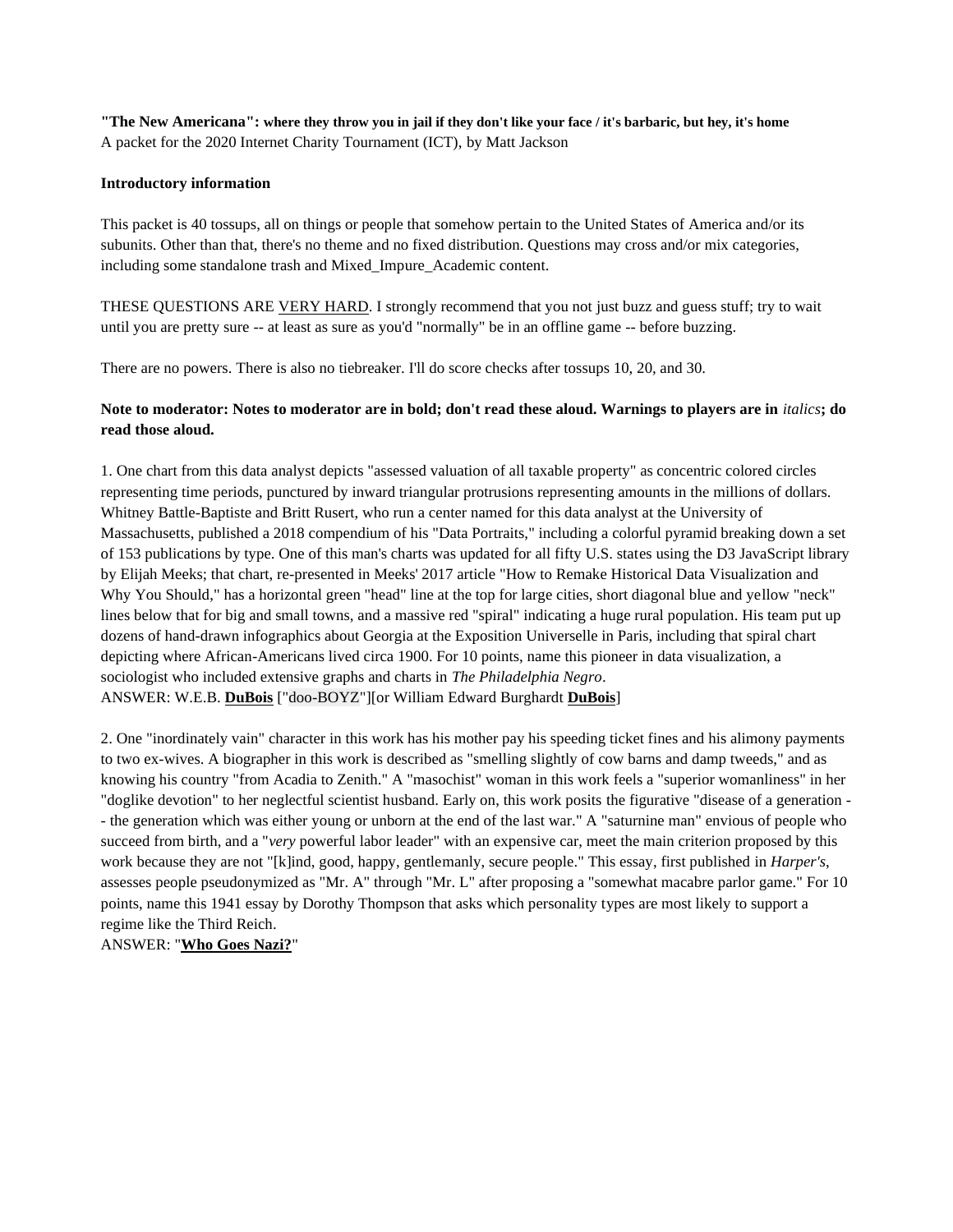3. *Warning: Description acceptable.* This facility is not to be confused with a similarly-named facility at a nearby medical school that studies TRPA1 ion channels in the hair cells of the inner ear. A "double activation" method of macro·lactonization was developed in this facility. A computer program called LHASA was developed at this facility to aid its work. Research from this facility that got as far as the aspido·phytine subunit was cited in a breakthrough 2009 paper on the synthesis of haplo·phytine. The primary author on a paper showing that protonation of a non-Lewis acidic ox·aza·boro·lidine with triflic acid can generate chiral Lewis superacids, which in turn catalyze asymmetric Diels-Alder reactions, worked here. A tweet by Steven Shuken alleges that dismissive sexism motivated this institution's Theodora Greene to compile her comprehensive book on protective groups. In 2012, the leader of this institution refused to be taught how to dougie on video by Dallas Simons. K.C. Nicolaou did a postdoc in this facility, furthering his interest in total synthesis. A 1998 note found near Jason Altom castigated this facility's damage to student mental health. For 10 points, name this intense science facility at Harvard that drew controversy due to three grad student suicides, whose Nobel laureate leader developed retrosynthesis.

ANSWER: Elias James **Corey**'s chemistry **lab**oratory at Harvard [or **Corey** Research Group; or Room 318 of the James Bryant **Conant** Laboratories at Harvard University, I think; prompt on Harvard University until "Harvard"][The other facility is the Corey Laboratory of Harvard Medical School's neurobiology department, run by David P. Corey, no relation as far as I know.]

4. People of this ethnicity founded a radical socialist "folk" school whose rooftop flew the red labor flag alongside the U.S. flag, called Work People's College. A 1939 Works Progress Administration recording captures a man of this group in Berkeley, California chanting melodic measures of six eighth notes followed by two quarter notes in 5/4 time. A fictional saint of this ethnicity is said to have saved a struggling vineyard by expelling either frogs or grasshoppers that plagued it. A Pennsylvania signer of the Declaration of Independence, John Morton, was this on his father's side. The elite Cranbrook School was renovated by two people of this ethnicity, which brought a form of endurance called *sisu* to settlements in northeast Minnesota. This group makes up about 16% of the population of the Upper Peninsula of Michigan. The mock-celebration St. Urho's Day was created by members of, for 10 points, what ethnic group of the designer of MIT's Kresge auditorium and the "Yale Whale" hockey rink, Eero Saarinen? ANSWER: **Finnish**-Americans [or Amerikan **Suom**alaise(t/n)][The *Kalevala* is traditionally chanted in 5/4 time.]

5. This man's wife and chief assistant had to hide his suicidal depression from his staff after he had a nervous breakdown in Washington D.C.'s exclusive Cosmos Club. This man hired an immigrant chef named Tie Sing to prepare meals for two weeks at a "Mountain Party'' in Visalia, California, introducing Chinese delicacies to several elites. A line from Congressman Louis Cramton's elegy for this man, "There will never come an end to the good that he has done," is embossed on dozens of bronze memorial plaques honoring him. An angry letter sent by this man to Franklin Lane led Lane to offer him a public sector job. Before that, this magnate coined the phrase "20-Mule Team Borax" for a product he sold. This predecessor of Horace Albright personally purchased Tioga Road and convened with Charles Sheldon about conserving the Dall sheep around what's now called Denali. A "pass" near Kings Canyon and a "point" on the south rim of the Grand Canyon are named after, for 10 points, what man who instituted the brimmed hats for rangers as founder and first director of the U.S. National Park Service?

ANSWER: Stephen Tyng **Mather**

6. This man was granted use of a warehouse by David W. Olyphant of Olyphant and Co. This husband of Harriet Webster was at first the representative of a board with the acronym ABCFM. Yale University now holds many paintings *commissioned by* this man, in which often tumor-stricken people were depicted realistically. Due to an ophthalmic hospital-turned-general hospital he established, he's often said to have "opened" a certain place to the Gospel "with a scalpel" or "with the point of a lancet." This longtime confidant of Lam Qua was the main interpreter for Caleb Cushing at the negotiations of the Treaty of Wanghia, one of the "unequal treaties." For 10 points, name this longtime Canton resident, a doctor and missionary who represented the U.S. in 19th-century China. ANSWER: Peter **Parker**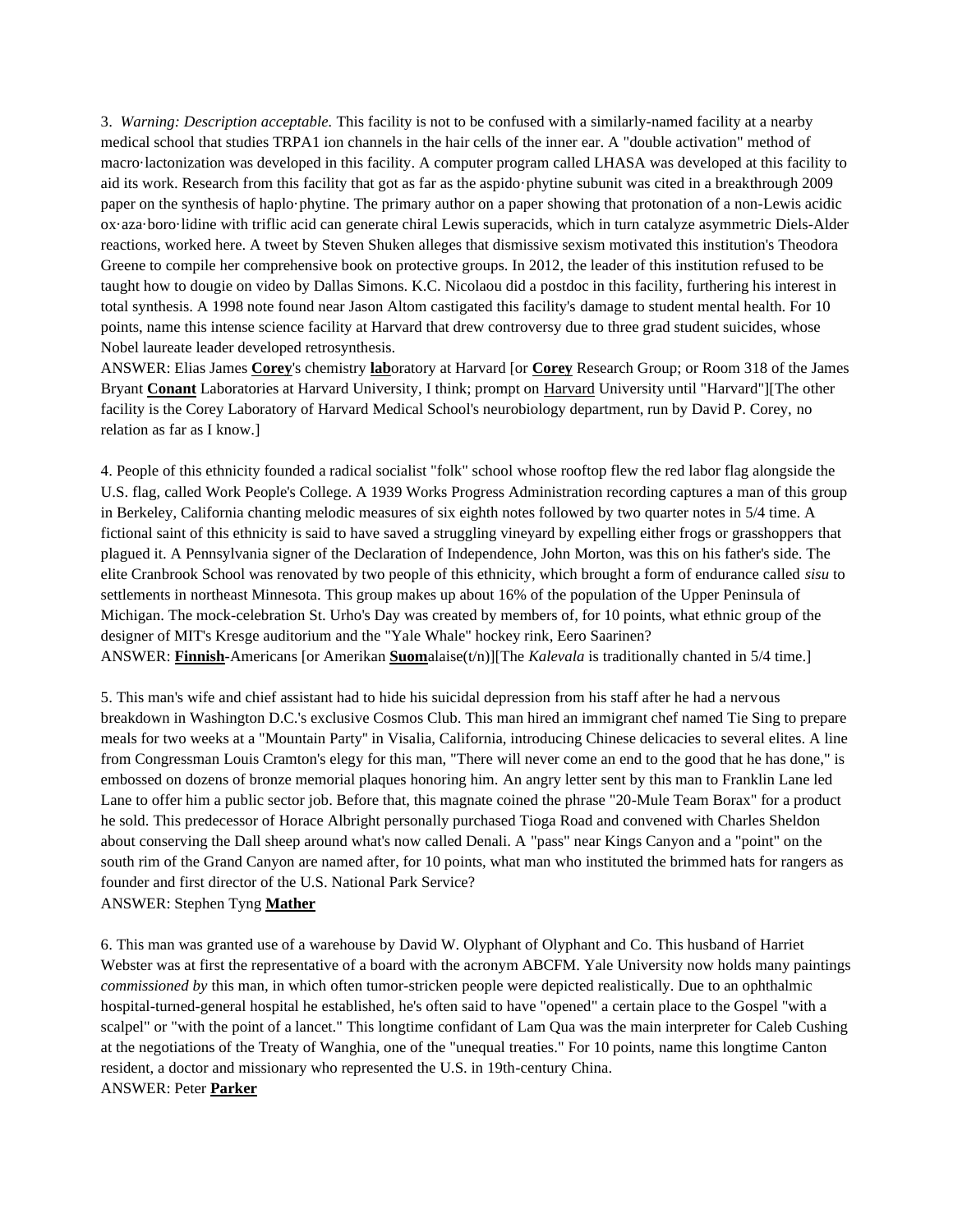7. According to the author's notes, this play's script indicates when a character should "drive through to the end of" an "incomplete thought" with a ">" [right angle bracket] symbol, and denotes "very significant overlapping dialogue" with the "railroad tracks" method or "//" [double forward-slash] symbol. Its first stage direction says Julian Fleisher's original score, composed to accompany this play, is "highly recommended." In a scene in this play, the stage directions contrast Gayle's "ENORMOUS" bunch of "HUGE red bags" with Landell's "teeny-tiny little bag" with a wedding ring in it. After hearing in its Prologue that "the farthest away you can be from someone is if you're sitting right next to them," Ginette returns from an around-the-globe walk to Pete in its Epilogue. In its first scene, a hiker named Glory comes to town with a brown bag containing her literal broken heart to see the aurora. As calculated by NPR, this play edged out *A Midsummer Night's Dream* in the 2010s to become the single most-performed non-musical play at American high schools. For 10 points, name this set of atrociously un-subtle 2-character scenes about love by John Cariani, set in a wistfully-named New England town.

### ANSWER: *Almost, Maine*

8. A World War II veteran of this surname, whose hallucinations included a vision of Adam on the day of Harry Truman's 1949 inauguration, wrote his *The Book of the 7 Dispensations by St. James* in an indecipherable script. That black janitor of this surname prominently displayed the words "FEAR NOT" on an assemblage he spent 14 years in an abandoned Washington, D.C. garage constructing and coating with metal foil and lightbulbs, *The Throne of the Third Heaven of the Nations' Millennium General Assembly*. After the Civil War, Samuel C. Armstrong led a university of this name for blacks, which a young Booker T. Washington traveled to Virginia to attend, as recounted in *Up From Slavery.* A virulent racist of this surname used paramilitary gangs called the Redshirts to secure a governorship in 1876. For 10 points, name this surname of anti-Reconstruction South Carolinian Wade and murdered Black Panther activist Fred, which appears as a suffix in the names of many posh resort towns in eastern Long Island. ANSWER: **Hampton** [or James **Hampton**; or **Hampton** University; or Wade **Hampton**; or Fred **Hampton**; or The **Hampton**s]

### **Note to moderator: Please look over the answer line before reading this question.**

## 9. *Warning 1: The correct answer to this question does not have a proper name, so "description acceptable." Warning 2: Your answer must include an accurate place name in it to be ruled correct.*

One project within this larger trend was devised by Otto and William Sovereign, two brothers from Bay City, Michigan. During this, many college students with tennis skills were recruited to harass out-of-towners in a fast-evolving dialect that rhymed the word "binder" with "cinder"; those "binder boys" wore golf knickers known locally as "acreage trousers." The sinking of the Danish schooner *Prinz Valdemar*, which inadvertently blockaded a harbor for a month, started to turn public opinion against this trend. Aladdin City was left abandoned after this process concluded. In a film set amid this, Mr. Hammer's comments about a "viaduct" repeatedly get the response "why a duck?" Carl G. Fisher put up a billboard in Times Square advertising a place where "it's always June" to facilitate this craze. Edward Leedskalnin had the Coral Castle built during this period. The Marx Brothers film *Cocoanuts* satirized this mania, which Henry Flagler's railroads facilitated. For 10 points, identify this scam-laden real estate mania over flood-prone land, which was effectively ended by the 1928 Okechobee hurricane.

ANSWER: **Florida** land **boom** of the 1920s [accept any answer indicating a large uptick in sales of real estate in, or people moving to, or speculation on land in, South **Florida** during the 1920s; accept any answer indicating such but for **Miami**-Dade or **Miami** Beach or the **Everglades** etc. in place of "Florida"; accept **Aladdin City** land boom until "Aladdin"; answers can mention during the 1920s, Roaring Twenties, Jazz Age, etc. but any additions of a time before 1920 or after 1928 will render an answer incorrect]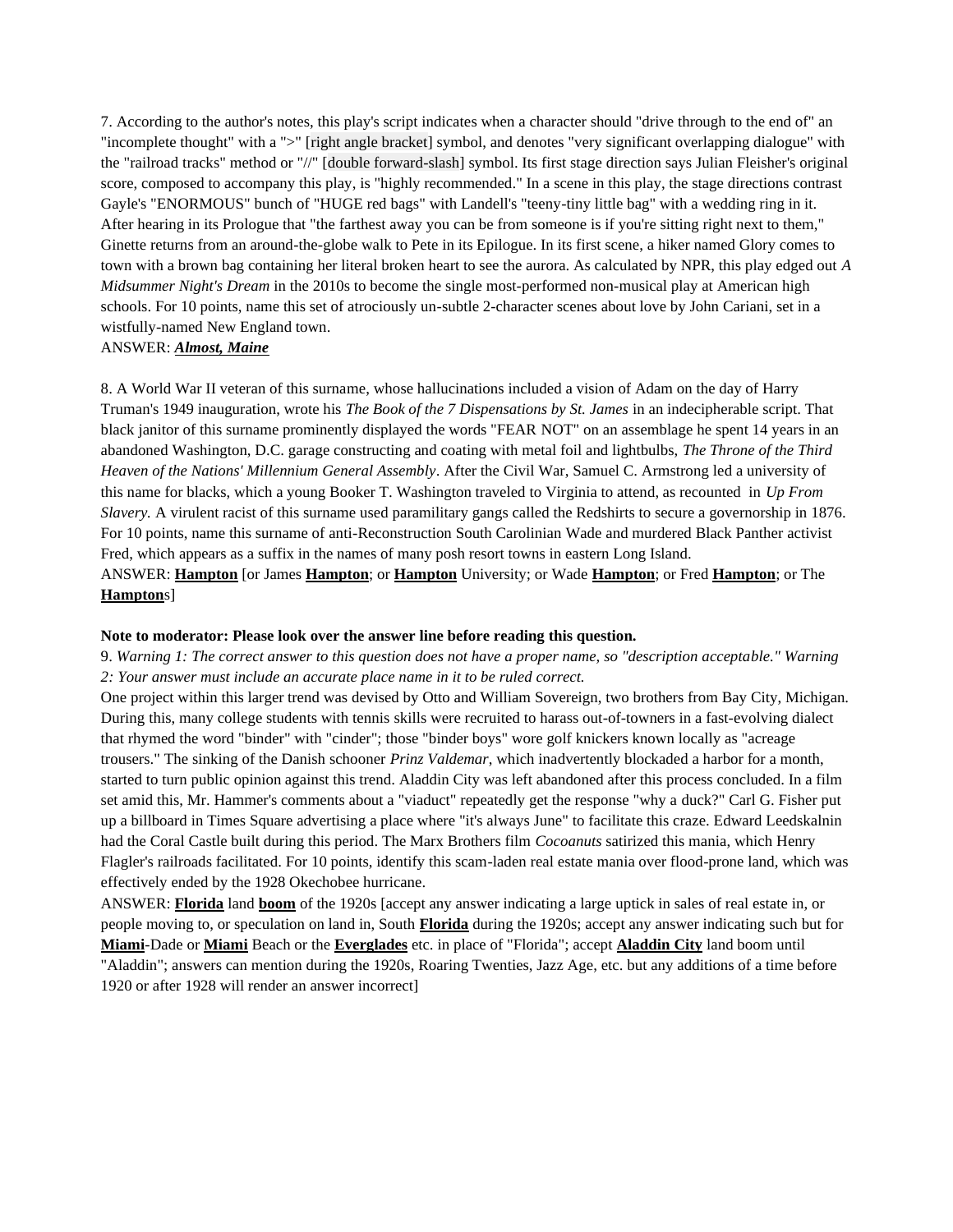10. *Warning: First and last name required.* A visual artist of this full name shifted her emphasis from tapestries to sitespecific installations such as *Mound for Viewing Slope and Sky* in Princeton, New Jersey, and *Glider Park* in Brooklyn. Two arches hold up a platform with multicolored lights in "Beaded Circle Crossing," designed by that sculptor of this name for Denver International Airport. A November 2019 reprinting of a 53-short-story anthology by Vintage Press and a December 2019 "Portrait of a Writer" by biographer Carol Scklenicka revived interest in an author of this name, who wrote about a childhood friendship struck up between Jane Kilgore and Harriet Farr in North Carolina in "Roses, Rhododendron." That Fredericksburg, Virginia-born author of this name wrote a ripoff of Mary McCarthy's *The Group*, but with Radcliffe grads instead of Vassar grads, called *Superior Women*. A title character of this full name is pursued by the wealthy Arthur Russell and hides her low social class as her invalid dad tries to start his own glue factory. For 10 points, name the title Midwestern socialite of a Booth Tarkington novel. ANSWER: **Alice Adams** [prompt on Alice or Adams]

11. An oft-cited paper by this man was first delivered as a lecture at the Playboy Great Gorge Resort, which he cut short a third of the way through because the audience was partying too hard to listen to him. E. Joshua Rosenkranz, a former assistant to this man, co-edited an anthology on this man's "Enduring Influence" called *Reason and Passion*, and founded an organization named for him that sent Wendy Weiser to testify to Congress in support of the voting rights expansions in the 2019 bill H.R. 1. An article by him in the *Harvard Law Review* calls a certain set of legal documents a "font of individual liberties," warning that said documents "cannot rest when they have afforded their citizens the full protections of the federal Constitution." That article by this man is "State Constitutions and the Protection of Individual Rights." A tossup on the First Amendment from Yale's 2012 BHSAT [bee-AITCH-"sat"] set erroneously claims this man's middle name is "Jennings." NYU hosts a progressive think tank called the [this man] Center for Justice. This New Jerseyite wrote a majority opinion declaring that legislative districting is a justiciable issue. This propounder of the "actual malice" standard was replaced by David Souter. For 10 points, name this author of the *Baker v. Carr* and *New York Times v. Sullivan* opinions, a liberal Eisenhower-appointed Supreme Court justice. ANSWER: William Joseph **Brennan**, Jr.

12. A founder of this movement recalled giving a stump speech along the lines of: "Hyar you all is potterin' around in politics ...and you can't see that these ...tramps ..is simply usin' you for to line their pockets, and when they git through with you they'll drop you ...and then whar'll you be?" A letter warning these people that they "must not expect anything" because "we hold out no inducements" was written by governor John P. St. John. A Louisianan less-famous Henry Adams was an early leader of these people, as was Benjamin "Pap" Singleton. The Nicodemus National Historic Site honors the largest surviving town founded by this group. Many characters in Toni Morrison's novel *Paradise* are heavily implied to be descended from these people. The largest movement of them happened in 1879 after the collapse of Reconstruction, and was aided by groups such as the St. Louis Colored Relief Board. For 10 points, name these groups of black migrants that moved west and settled Great Plains states such as Kansas, whose name alludes to a Biblical mass migration.

ANSWER: **Exoduster**s [or Great **Exodus** of 1879-80; or Kansas **Exodus**; prompt on blacks or African-Americans or homesteaders or settlers; do NOT accept or prompt on "Great Migration"; immediately neg anyone whose answer includes an epithet]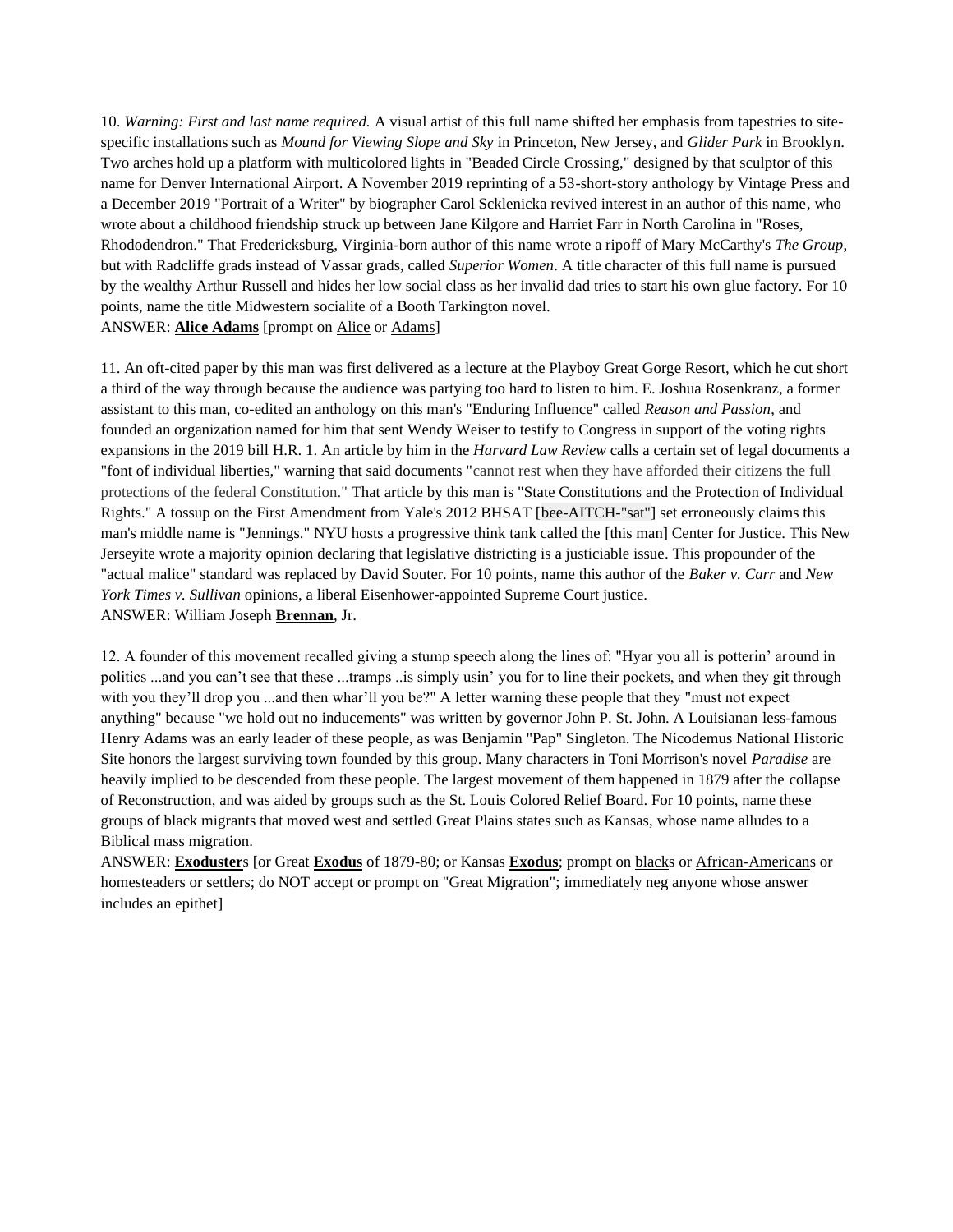13. Several science papers about this type of ecological feature discuss how a species with the specific epithet *brevi·ligu·lata* has mutualistic associations with arbuscular myco*·*rrhizal fungi in these. A preserve named for this type of locale contains a "Primitive Road" that sometimes runs by the seasonal Medano Creek. Since it left Chicago, the three-story, steel, circular-ish House of Tomorrow designed by George Fred Keck has been in an ecosystem defined by these things, near a landmark known as "Baldy." Some of them emit a continual "singing" noise as high as 450 hertz. A pioneering 1890 study of ecological succession was done by Henry Chandler Cowles in this sort of ecosystem. A U.S. government program introduced the genus *Ammophila* in places such as Florence, Oregon to modify this sort of ecosystem. As of February 2019, the newest national park contains a set of them in northwest Indiana that are smaller than the "Great" ones of Colorado. For 10 points, name this type of aeolian formation that inspired a science fiction epic by Frank Herbert.

ANSWER: sand **dune**s [accept Great Sand **Dunes** National Park; accept Indiana **Dunes** National Park; prompt on sand; prompt on deserts, beaches, coastlines, or lakeshores even though some of those don't fit every clue]

14. A phrase from this text gives its name to the collective religion blog By Common Consent. Mary Rollins Lightner saved many of the earliest papers that became this document from destruction. A commonly-quoted adage from this text, "If ye are prepared ye shall not fear," has been the basis of talks by L. Tom Perry and others at General Conference. Passages such as "according to his creation before the world was made" in its 49th section, and "Man was also in the beginning with God" in its 93rd of 138 sections, are references to a spirit world of premortal existence. Its 89th section, the Word of Wisdom, condones "wholesome herbs" in the diet but prohibits "hot drinks" and "strong drinks." Official Declaration #2, appended to this text in 1978, lifted a ban on ordaining black men to priesthood. For 10 points, name this scripture consisting mostly of revelations given by God to Joseph Smith. ANSWER: *Doctrine and Covenants* [or *D&C*]

### **Note to moderator: If you reach the giveaway, you MUST read the term in brackets exactly as written here.**

15. Bruce Kellner said this man was "disfigured by two very big and very ugly protruding front teeth, like squares of broken crockery" and likened this man's face to that of a "domesticated werewolf." This man's claim that a guy behind him in a box seat beat fists on his head, which probably never happened, was among the earliest references to a socalled "riot" that didn't happen at the premiere of *Rite of Spring*, which this man didn't attend. He wrote a novel that includes an underground numbers racket run by Raymond Pettijohn and a violent pimp who goes by Scarlet Creeper; that book used an offensive slang term for the balcony section of a theater as its title. This Cedar Rapids, Iowa native, whose parties on West 55th Street invited artists such as Paul Robeson, used a device manufactured by Leica for a notable hobby of his. For 10 points, name this journalist, critic, and author of [*N-Word*] *Heaven*, a white dude who photographed portraits of many black friends such as Langston Hughes during the Harlem Renaissance. ANSWER: Carl **van Vechten**

16. Designer Yusuke Suga's most famous creation was made for this person. At one event, she broke into tears upon seeing a spectator hold a sign reading "Which of the West?", spelled W-H-I-C-H, thinking it was a detractor when really it was a supporter. This rival of Christine Errath and Dianne de Leeuw is the namesake of a move consisting of a camel spin followed by a sit spin. Accompanied by music from Errol Flynn's swashbuckler films, she prevailed in Innsbruck *without* completing a triple jump, the last such champion of her event who did not do so. For 10 points, name this figure skater whose short wedge haircut was widely imitated by boomers after she won gold at the 1976 Winter Olympics. ANSWER: Dorothy Stuart **Hamill**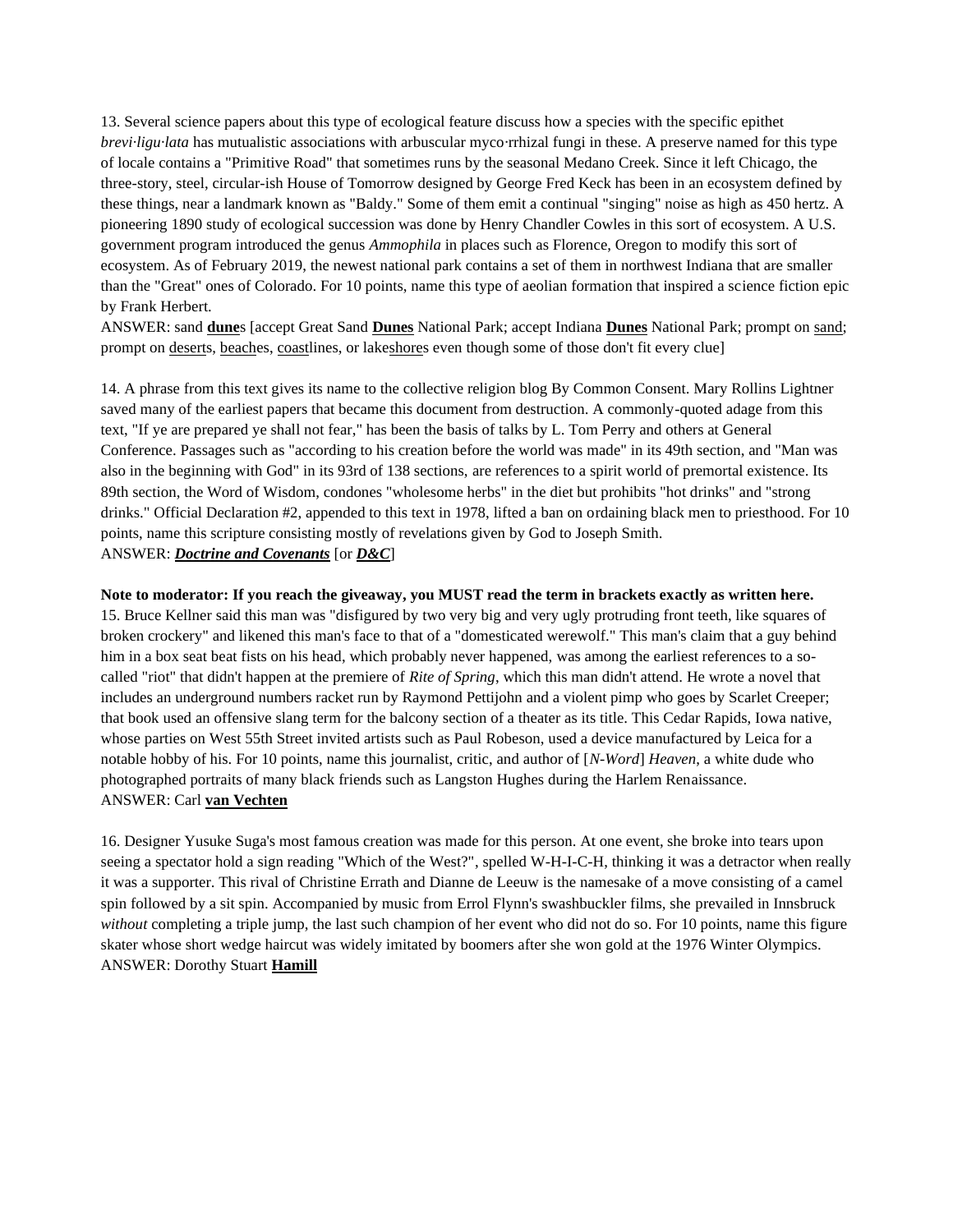17. *Warning: exact word required.* A 1926 book that purported to cover "any object of any interest" presented an early *General Theory* of this by Ralph Barton Perry. A 1984 paper briefly mentions "neomorts" and "radwastes" as two new environmental problems that could be analyzed by J. Baird Callicott's "Non-Anthropogenic" theory of this. The "problem of classification" in the theory of it was the subject of Alain LeRoy Locke's dissertation; Locke also wrote an essay linking forms of it to "Imperatives." This was the alphabetically latter title concept of lectures at Northwestern Law School in 2000 about a certain "entanglement" of it and another concept, which consisted mostly of stanning Amartya Sen. T.M. Scanlon developed the "buck-passing" account of this concept. A superset of ethics that concerns the theory of this concept is called axiology. Hillary Putnam rejected the dichotomy between "fact" and this. For 10 points, people often appeal to the "intrinsic" form of what type of worth, whose abstractified usage in philosophy may trace back to a "labor theory" in political economy?

ANSWER: **value**s [or **value** theory; or ethical **value** or intrinsic **value**; accept *General Theory of Value*; accept *Values and Imperatives*; accept *The Collapse of the Fact-Value Dichotomy*]

18. In 2018, a former vice president of this organization purchased Edgecove, a mysterious Tudor mansion in Northeast Harbor on Mount Desert Island, Maine. A recent speech delivered *to* this group claimed that "monarchical power was effectively neutered" in England by the 1770s, which means the "grammar school civics class version of our Revolution" is "misguided." Per a May 2019 *Washington Post* exposé, a current co-chair of this entity's board raised millions of dollars for opaque entities such as BH Fund, BH Group, and Wellspring Committee. This host of regular conference-call "Teleforums" honors a victim aboard one of the hijacked 9/11 planes with the Barbara Kay Olson Memorial Lecture at an annual November convention. Political scientist Amanda Hollis-Brusky credits this  $501(c)(3)$ group with pushing "unitary executive theory." Eugene Meyer and Leonard Leo have led this group from the same floor of the same office building as Carrie Severino's Judicial Crisis Network. A then-23-year-old Steven Calabresi cofounded this group in 1982. Perhaps due to what Don McGahn called a selection process "in-sourced" from them, about 85% of Donald Trump's appellate court nominees are or were members of, for 10 points, what right-wing ideapromotion network with a chapter at almost every American law school?

ANSWER: **Federalist Society** for Law and Public Policy [or **FedSoc**][The speech in the second sentence is the 2019 Barbara Kay Olson Memorial Lecture, delivered by William Barr.]

19. Michael Ratcliffe singled out this word for attention in a program note for London's Royal National Theater in 1990. A retrospective book with this noun in its name laments the demise of the Blackwing 602 pencil, the only one the author will use as he writes while lying "supine" on his couch. That user of this word wrote of a "future graduate student" who might write a dissertation on it that "I can save him the trouble" by pointing out its "jaunty tone" and ease of use. At the start of one song, a man holds one while noting that "the swallow flying through the sky / is not as swift as I" and lamenting his lack of a wife. In his Tony Awards acceptance rap for *In the Heights,* Lin-Manuel Miranda specifically mentions a "Latin" one of these objects. In another work, Lucinda asks about one of these right after she declares "Here, I found a little tear." An annotations book notes that the rejected lyric "the grass or the tree or the cloud or the leaf" is far duller than "the grass or the stick or the dog or the light," in a song about this object that also mentions a "window" from reality to art. For 10 points, name this garment which George is always "Finishing" a painting of in Stephen Sondheim's *Sunday in the Park with George*.

ANSWER: **hat** [accept specific types such as bowler **hat** so long as they use the exact word; accept *Finishing the Hat*; or *Look, I Made a Hat*; or *Hat Box;* accept smartass answers like "a painting of a **hat**" from Rene Magritte; do not accept or prompt on "beret" or other answers missing the exact word]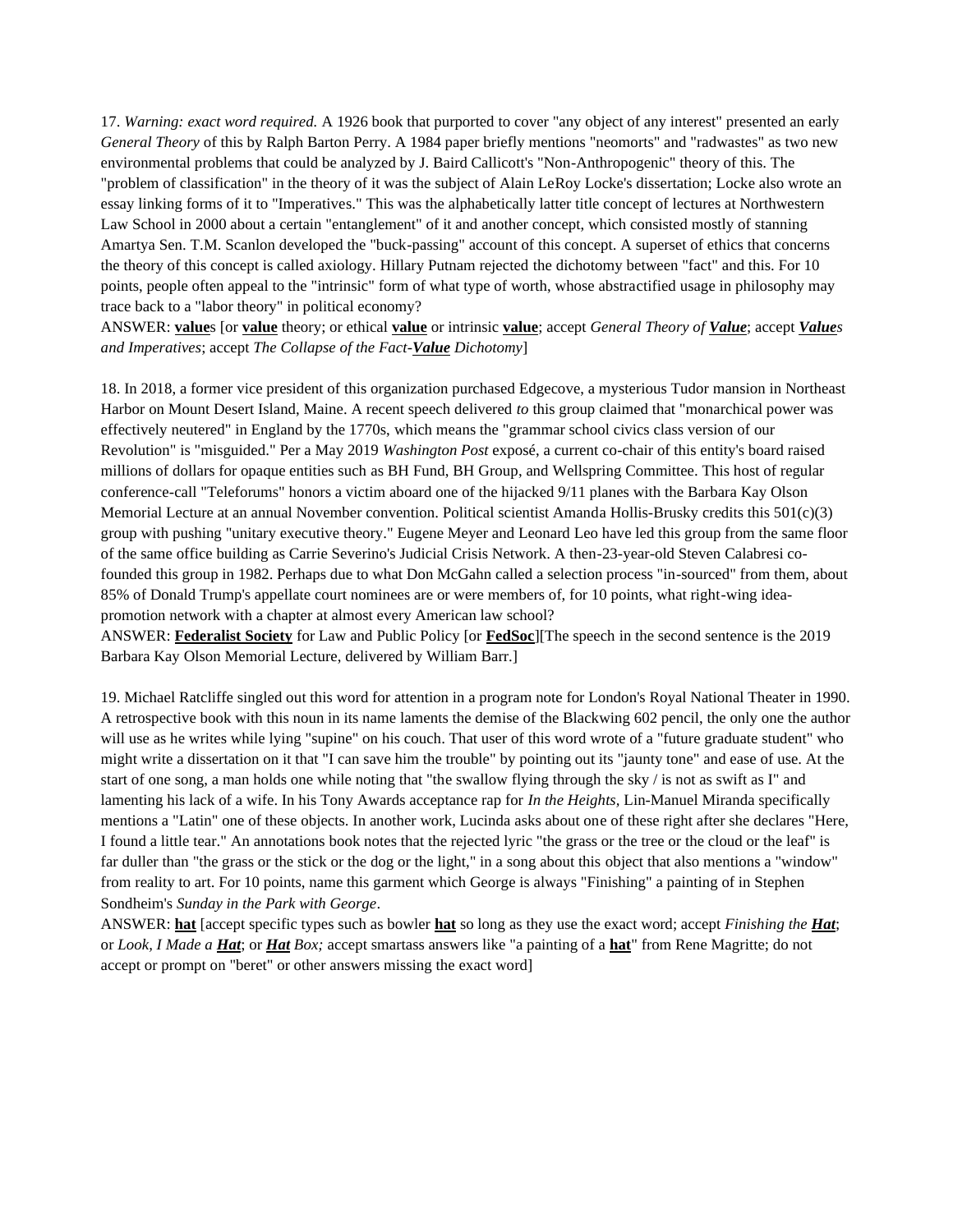20. Early in one of this man's engagements, he posed the rhetorical question "What Happened To Make Natural Theology Seem So Natural?" This man was a doctoral student of James Gustafson, who later accused him of "sectarianism." This man wrote that "Friendship is but another name for hope" in a book consisting of letters he wrote each year for 15 years to Laurie Wells, his godson. This author of *The Character of Virtue* critiqued a traditional event housed at the University of St. Andrew's for assuming a "God with a problem," while he was the guest of honor at that event in 2001. *With the Grain of the Universe* collects this Texas-born man's Gifford lectures. He and his Duke Divinity School colleague Willam Willimon argued that the U.S. is a faith-hostile "Christian colony" in the 1989 book *Resident Aliens.* For 10 points, name this Protestant dubbed "America's best theologian" by TIME magazine, who IS NOT to be confused with noted atheist Jurgen Habermas.

## ANSWER: Stanley **Hauerwas**

21. This non-teacher once claimed that "In a completely rational society, the best of us would be teachers" because "passing civilization along" is the highest possible honor. A 2007 book by this man runs through nine traits a leader should have, all beginning with the letter C, in an opening chapter titled "Had Enough?" A group named for the hotel at which it met, the "Fairlane Committee," was run by this man, who reflected on his childhood history of rheumatic fever and his "56 for '56" sales campaign in a book ghostwritten by William Novak, father of actor B.J. Novak. This author of *Where Have All the Leaders Gone?* colluded with Kerk Kerkorian on a failed hostile takeover of his own company. This man begged Congress for a \$1.5 billion bailout in 1979, and reportedly said "Safety doesn't sell" as he resisted changing a project he spearheaded, the Pinto, to make it less fire-prone. For 10 points, name this Italian-American with a massively popular eponymous 1984 autobiography, a car executive who was pushed out of Ford and later led Chrysler.

## ANSWER: Lee **Iacocca** [or Lido Anthony **Iacocca**]

22. Nancy Isenberg's *White Trash* posits that this plan was driven by contempt for the "lazy and debauched," a phrase its formulator used in letters. This plan defines who shall have custody of a physical seal required for approving all "charters... commissions and grants". This plan, which explicitly claims to seek to "avoid erecting a numerous democracy," drew dissidents who rejected its legitimacy with calls of "No landgraves, no caziques". Repurposing an archaic word for the unemployed to denote a class of bonded white servants, it proclaims that "All the children of Leetmen shall be Leet-men, so to all generations." It posited that all laws automatically become "null and void" after 100 years if not expressly renewed. This 120-section document centralized power in a "palatinate" of eight "lords proprietors," including Anthony Ashley Cooper, 1st Earl of Shaftesbury. For 10 points, name this convoluted and barely-implemented governing document abandoned by 1693, which legally enshrined nobility and black slavery and was probably drafted by John Locke.

ANSWER: **Fundamental Constitution**s of **Carolina** [or **Fundamental Constitution** of the **Carolinas**, which is not the title printed on the document but appears as such in tons of reputable secondary sources; accept **Grand Model** for the Province of **Carolina**; prompt on answers such as "the constitution that John Locke drafted"]

23. A 2015 sonata for this instrument, whose first movement is called "The Question," was composed by Tim Lake. An elephant held aloft by a red balloon appears on the poster for a documentary about *How to Write* a certain type of piece for this instrument; that documentary follows a man who included movements called "Infiltration," "Integration," and "Truth Revealed" in his 2011 concerto for it, *The Impostor.* This instrument supports a "Hallelujah!" theme in the *Animato* third movement of a symphony which, like the symphony itself, is in A-flat. A traditionally-constructed one of these is the most prominent instrument to accompany the refrain "You can take my body, you can take my bones / You can take my blood but not my soul" in "At the Purchaser's Option," the first track off *Freedom Highway* by multiracial folk singer Rhiannon Giddens. It plays afterbeats for much of the third movement in William Grant Still's Symphony No. 1, the "Afro-American" Symphony. For 10 points, what instrument might be played in "claw-hammer" or "threefinger" style by Bela Fleck or Earl Scruggs?

ANSWER: **banjo** [or **banjer** or **banza**][Giddens' banjo is constructed from animal skin stretched over a gourd.]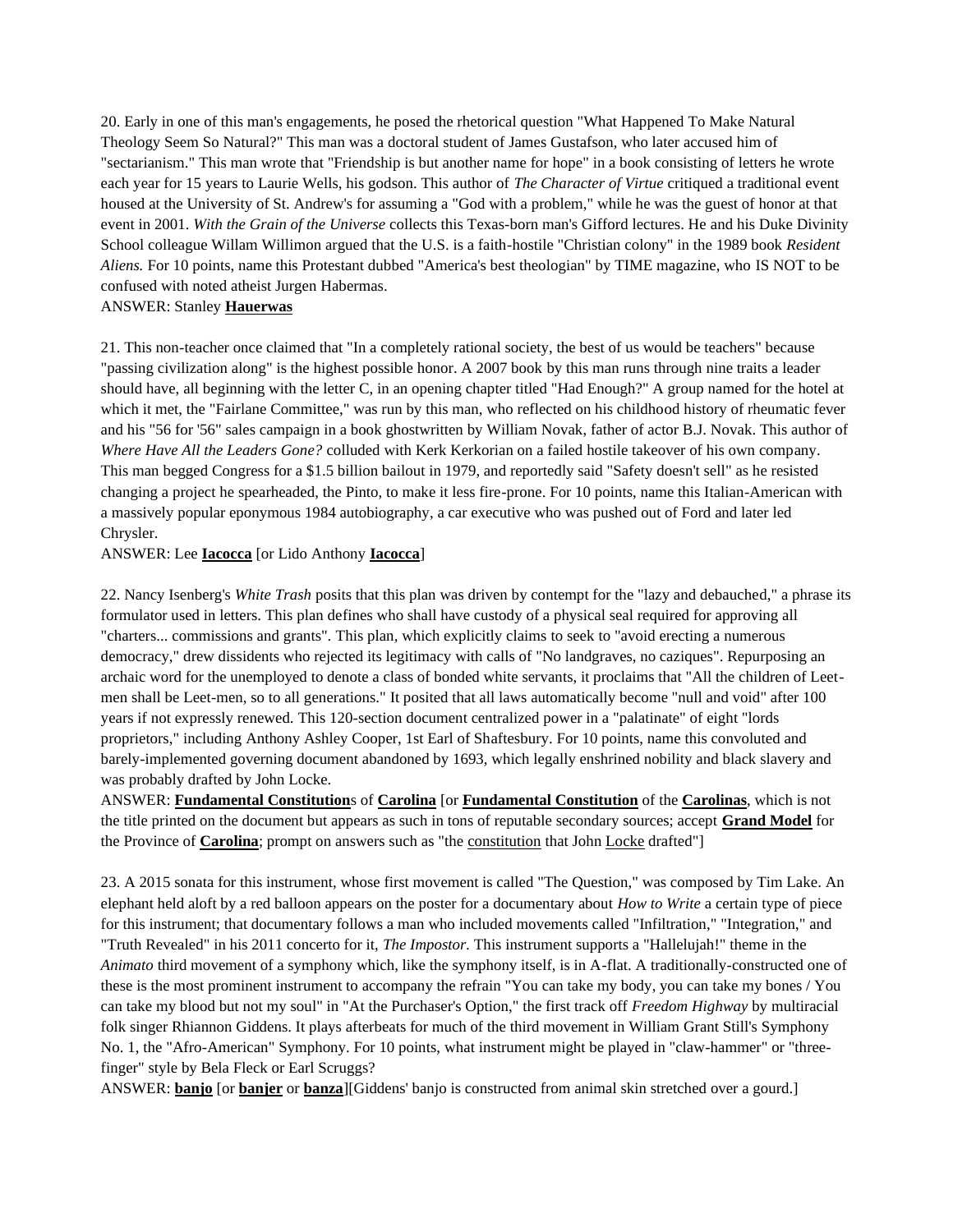24. In a work with this phrase in its title, a very old woman with an incontinent bladder disgusts the narrator by cleaning up her urine with a dish towel and letting her mucus drip into "snotty-pee soup" as she cooks it. The narrator of that work with this partial title changes her name so it doesn't sound like a name "suitable for a cow or a hog," and is told "Miss Ola done ruined you" by her mother. A critic of a work partly titled for this phrase focuses on two young women who were "pinching each other" as they laughed. This multi-word phrase partly names Patrick O'Brian's English translation of a 1970 nonfiction work by Simone de Beauvoir, and a memoir in which Toosweet's daughter goes to the all-black Tougaloo College in Mississippi, by Anne Moody. Charles King' 2019 poly-biography *Gods of the Upper Air* suggests that the research trip for another book named for this process was taken to flee from an affair with Edward Sapir; that book on this process was derided by one critic as a "fateful hoaxing." For 10 points, Derek Freeman slammed a 1928 book that Margaret Mead named for what process *in Samoa*?

ANSWER: **coming of age** [accept *Coming of Age in Mississippi;* accept *The Coming of Age;* accept *Coming of Age in Samoa*]

25. A musical whose name alludes to this object includes the "stately and regal" 70-year-old Southern grandma Cordelia Winthrop as its oldest character. That musical about this object, with music by Michael Stockler and lyrics by Jim Morgan, is punctuated by five scenes about the suicidal Wes. An offstage piano plays a long musical quote from the Godowsky transcription of Isaac Albeniz's *Tango in D* in the first movement of an orchestral work inspired in part by this object; that three-movement symphony, which opens with an "Apologue" and has a tarantella 2nd movement and a chaconne 3rd movement, is John Corigliano's Symphony No. 1. This object was located in Atlanta, Georgia most of the time from 2001 through February 2020. The words "Sometimes, it makes me very sad." appear in a photograph of a portion of this object held by Duane Kearns Puryear. The choral piece *Of Rage and Remembrance* honors this 54-ton object devised by activist Cleve Jones, for which associated "reading" ceremonies were held intermittently by the NAMES project. For 10 points, identify this object first put on the National Mall in 1987, which honors Keith Haring, Rock Hudson, and thousands more who died of a certain stigmatized disease.

ANSWER: National **AIDS** Memorial **Quilt** [or NAMES Project **AIDS** Memorial **Quilt**]

26. *Warning: The correct answer to this tossup is at least two words long.* A 2016 book by Joshua Farrington profiles many of these people, including the influential author of the novel *River George*, George W. Lee. A 2015 book by Harvard historian Leah Wright Rigueur is titled for the "loneliness" of this sort of person. In a comedy sketch, a driver with these characteristics objects to a passenger of this same type saying the phrase "shove it right up their keisters" before a staged incident where their car hits a third person of this kind. In a 2006 song named for this sort of person, which samples "Marcha Religiosa" from *The Godfather: Part III,* a person who "got the money comin' in" worries he "can't clean [his] act up for good." In 1932, Robert Vann encouraged people with these two characteristics to turn a certain household portrait "to the wall" because "the debt has been paid in full," presaging a sharp decline in people with these two characteristics during the New Deal era. An early person with these two characteristics described a "ship" against which "all else is the sea." A former Oklahoma quarterback who is currently working to found a cable network, Julius Caesar "J.C." Watts, has these two characteristics. For 10 points, what pair of characteristics does South Carolina senator Tim Scott share with about 8% of U.S. voters of his race?

ANSWER: **black Republican**s [immediately neg anyone whose answer includes an epithet; accept answers such as **African-American** in place of "black"; prompt if an answer includes right-wing or conservative] [The comedy sketch is "Black Republicans Strike Again" from *Key and Peele*. "The Republican Party is the ship" is a quote from Frederick Douglass.]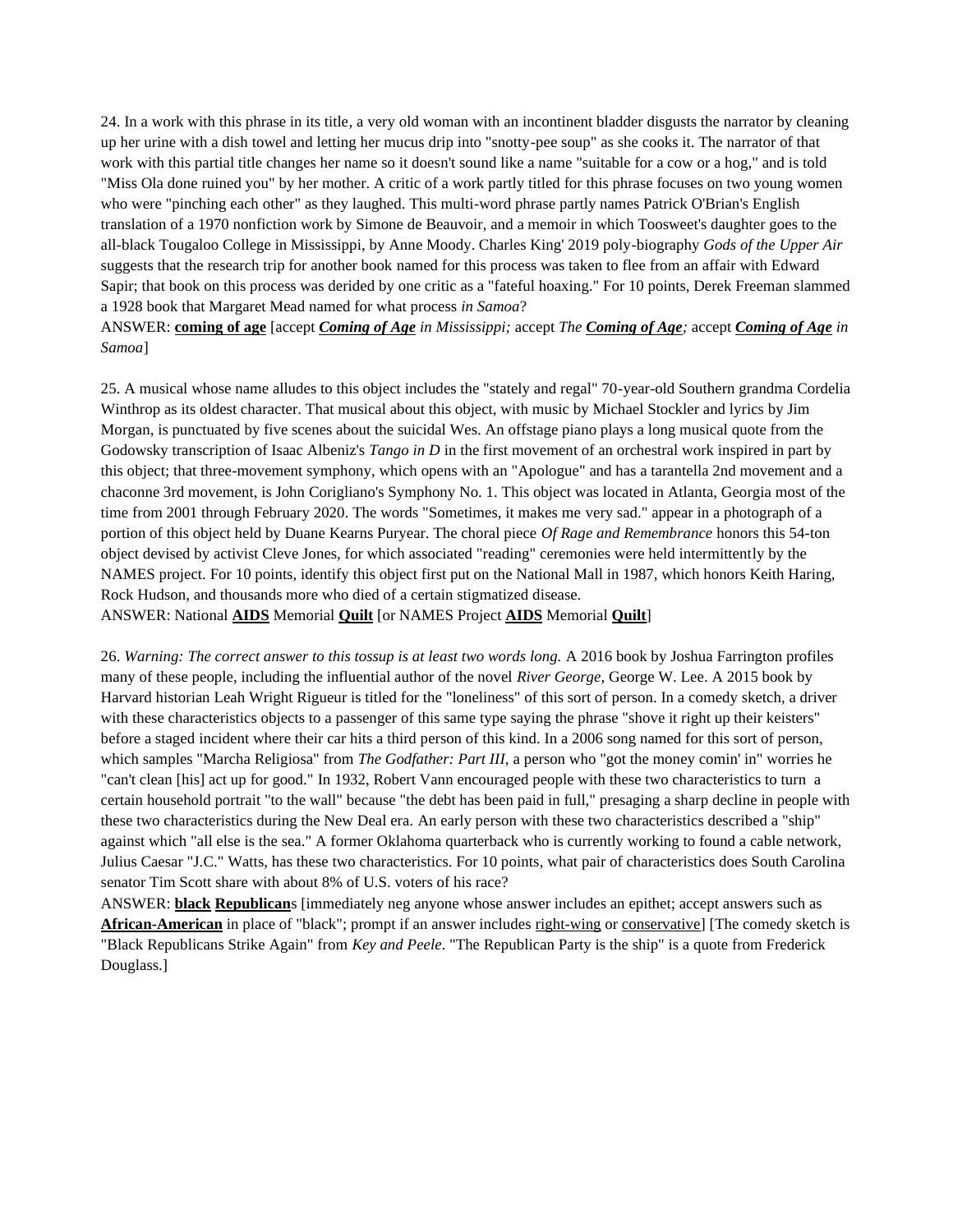27. A Judith Warner book roughly equates the American form of this practice to "perfect madness." Scholar Nancy Theriot has argued that an "imperial" form of it based on self-sacrifice arose in the early 19th century. In a 1905 speech before a National Congress of people engaged in this, Theodore Roosevelt claimed that "dissimilarity of function" need not mean "inequality of function." Sharon Hays took the role of a "disinterested outsider" to conduct 38 interviews for her 1996 book on *The Cultural Contradictions of* this practice. Judith Sargent Murray and Samantha Rowson are listed as major early American "theorists" of it in a 1976 article by Linda Kerber, which drove historians' interest in an 18thcentury ideal of this practice. A Methodist church in Grafton, West Virginia housed a notable 1908 celebration of this social institution. This precedes "America" and "a hot lunch for orphans" in a list of cliches that Mrs. Molloy "stand[s] for" in a song from *Hello, Dolly!* With scant primary source evidence, many AP U.S. History syllabi claim that Revolution-era women were pushed to exhibit a "republican" type of, for 10 points, what social role, which Anna Jarvis began honoring via an early May holiday?

ANSWER: **mother**hood [or **mom**s; prompt on gender-neutral answers such as parenting or child-rearing]

28. This man's running mate said their ticket represented "two ends of the spectrum," with the running mate being the "country mouse" and this man being "the city mouse, so to speak." A White House Correspondents Dinner guest mocked this man for his "tenth unpaid citation for littering" after security footage caught him tossing away the wrapper to a moon pie. An unusually fat portrait of this president appears on an "Unauthorized Biography" of him by James Hudnall and Eduardo Barretto. General Frank Rock reported to this president as Chairman of the Joint Chiefs of Staff. This president had his wife give a political opponent a snarky note reading "Why don't you just put the whole WORLD in a bottle...?," mocking that opponent's containment of a large city. In one account, this president entered politics after leading a 6-month restoration effort after a massive earthquake. He delivered the "Tomorrow Party" speech and was succeeded by Pete Ross after leading a global coalition in the war against Imperiex Prime, an alien from the Big Bang. For 10 points, name this business mogul-turned-U.S. president who leads humanity to prosperity after staring down the Soviets in Mark Millar's 2003 comic *Superman: Red Son.* ANSWER: **Lex Luthor** [or Alexander Joseph **Luthor**]

29. In a Kiowa legend, the columnar basalt lines of Devils Tower came from a bear scratching at it as this many girls attempted to escape. The Canadian "Numbered Treaty" of this number, signed by the Bow river in 1877, seized much of the land that is now Alberta from the Siksika, or Blackfoot, people. The Cherokee have this number of matrilineal clans, all of which start with "A." In A*·*nishi*·*naabe and Cree lore, distinct animals taught a human boy each of this number of "Grandfather Teachings" or "Sacred Teachings"; the Ojibwe people also allegedly had a prophecy concerning this number of "fires" across history. A passage from the Iroquois Constitution about "the thickness of your skin" may have inspired a proverb that those who wish to act sustainably must think this many generations into the future. A villainous figure who bragged falsely about being the sun and moon, and who died after his teeth were shot out and replaced with corn, had this numeral in his name along with the name of a bird. For 10 points, give this number often used in Native American myths about the origin of the Pleiades star cluster.

ANSWER: **seven** [or Treaty No. **7**; or **Seven** Grandfather Teachings; or **Seven** Sacred Teachings; or **7th** Generation principle; or **Seven** Macaw]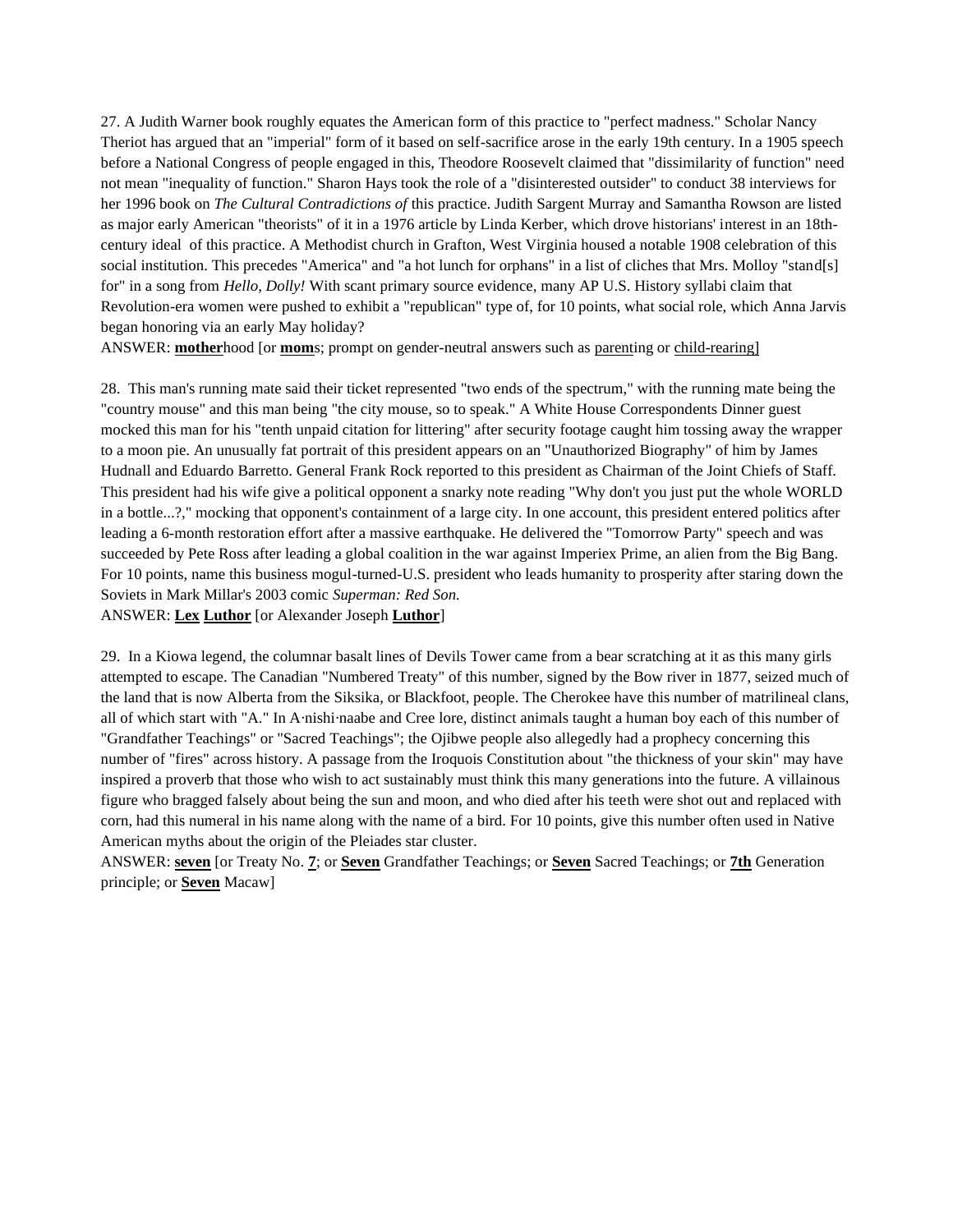30. A rebuttal to an essay about this belief system called the idea of a societal split between haves and have-nots an "utterly laughable Marxist/Fabian knee-jerk," suggesting instead that we are haves and "have-laters." That "response to" an essay on this belief system was by Louis Rossetto. The first essay on this belief system calls Thomas Jefferson its "chief icon," noting how inventions like his dumbwaiter "mediat[ed] his contacts with his slaves." That essay named for this belief system quotes sculptor Naum Gabo that "Not to lie about the future is impossible and one can lie about it at will" before an opening section labeled "As the Dam Bursts...". A French government monopoly called Minitel shows that "There Are Alternatives" to this belief system, per an essay that imagines "a strong and loyal slave" with "skin... the colour of the earth" and "innards are made of sand" in likening AI research to a "desire for the Golem." Two researchers of "hypermedia" at Britain's University of Westminster wrote a 1995 essay on this belief system, which they saw exemplified in *Wired* magazine, a growing "virtual class," and the election of nativist Republican Pete Wilson. For 10 points, Andy Cameron and Richard Barbrook described what ideology as a fusion of hippieism and technolibertarianism, which coalesced in a certain state's Silicon Valley?

ANSWER: the **California**n Ideology [prompt generously on New Left, New Right, hippies, yuppies, libertarianism, retro-futurism, utopianism, technophilia, etc.; after 2+ prompts, give a specific prompt by asking "located where?"]

31. Trying to hurt this character's feelings "was like trying to shoot an elephant with a BB gun. It simply tickled him." The Ervin Drake song "Some Days Everything Goes Wrong" was written for a musical stage adaptation of this character's story. This man is seen earliest as a 15-year-old "ferret of a kid, sharp and quick." A narrator wishes he could tell this man "You can't have your brothers and eat them too." This man weds a banker's daughter in a "four-star, super colossal marriage to end all marriages"; to have that wedding to Laurette Harrington, he ditches the author of the flapper novel *The Sex Express*, Catherine "Kit" Sargent. The novel about him ends after he orders his servant Shiek to get him a prostitute and cries alone into a glass of scotch in his mansion. The narrator, Al Manheim, notes that this man never had an original idea at his New York copy desk or in Los Angeles. The first novel by the author of the screenplay of *On the Waterfront* is about this antihero surnamed Glick. For 10 points, name this amoral, ambitious Jewish screenwriter in a Budd Schulberg novel whose title asks *What Makes* [him] *Run?*

ANSWER: **Sammy** Glick [or **Shmelka** Glickstein; accept **Glick** or **Glickstein** alone before "Glick" is read; accept *What Makes Sammy Run?*]

32. One of these locales is at the center of a memorial to industrialist Charles Pond's deceased wife Elizabeth near the city line between Hartford and West Hartford, Connecticut. The earliest known American facility of this type was maintained by Charleston, South Carolina trader John Champneys, who sent a "cluster" from it to Thomas Jefferson at Monticello. Since 1998, about a hundred feet northeast of the Andrew Jackson Downing Urn, one of these named for heiress Kathrine Dulin Folger has sat on the National Mall. In 1961, Rachel Lambert Mellon redid an area of this type. A type of word puzzle developed by Patrick Berry, with entries written across eleven lines of text and radially in sixletter hexagonal areas, has a name punning on this sort of place. The "passage which we did not take / Towards the door we never opened" leads into this sort of outdoor place in T.S. Eliot's "Burnt Norton." Many English translations of a Persian anthology by Sa'di are titled for one. For 10 points, then-First Lady Ellen Wilson first designed what type of area where press briefings occur by the West Wing of the White House?

ANSWER: **rose garden** [accept any answer indicating a **garden** where **rose**s are planted; prompt on flower garden, park, arboretum, pavilion, etc.; prompt on Gulistan][The type of puzzle is called Rows Garden.]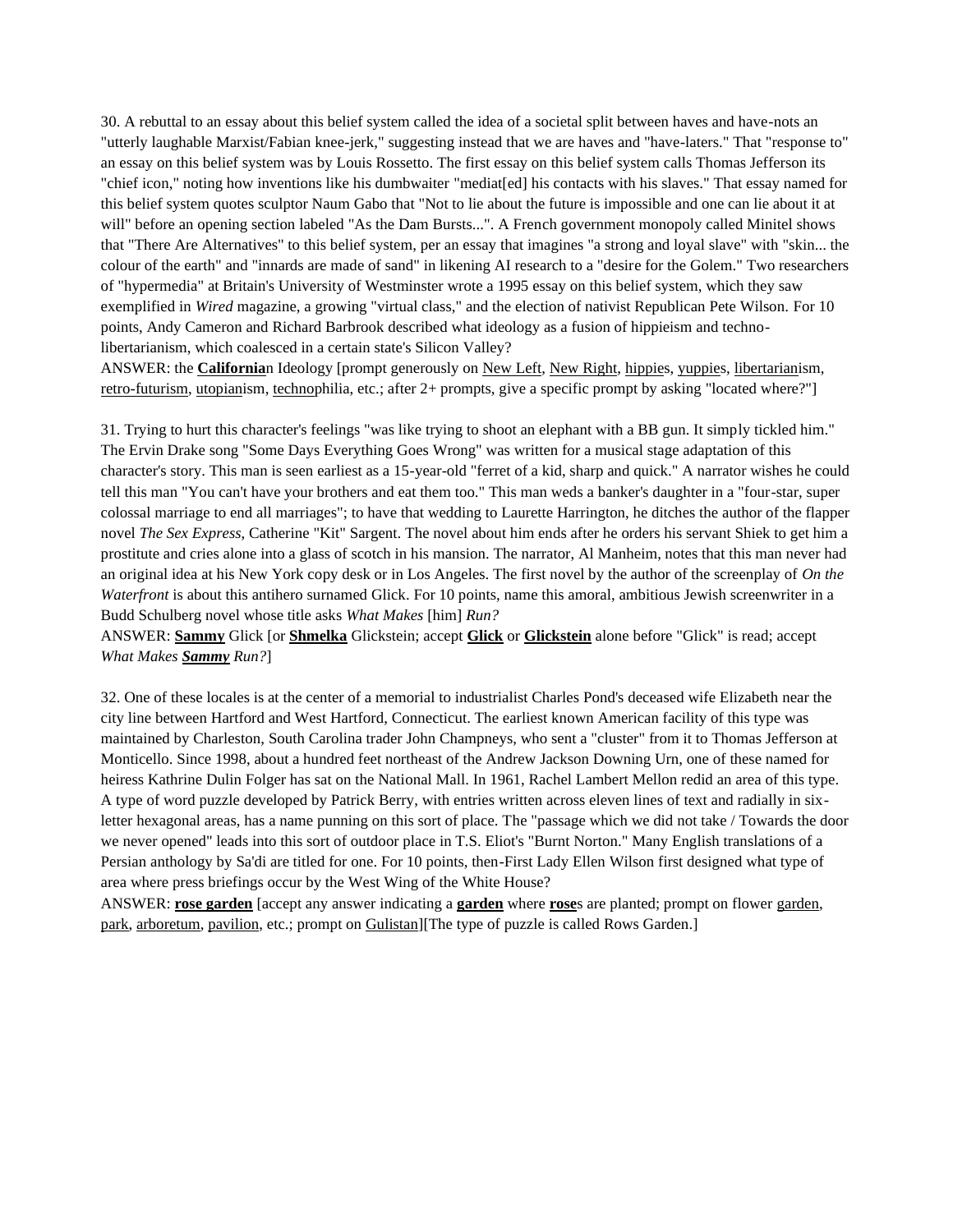33. A 12/8-time "jazz rock" song inspired by this source begins with the pianist's left hand hitting a pickup D and a low G, then a short rest, then the right hand playing a tonicless third-inversion G minor 7 (add 9) chord, swingily, three times. Another reimagining of this story includes a "lightning-blasted sweet bay tree" and a recurring ghostly man in a pale blue zoot suit. A work written in response to this one includes the claim that "Humbling women seems to me a chief pastime of poets. As if there can be no story unless we crawl and weep." The phrase "Seems like forever my eyes have been denied" recurs in a 24-minute prog metal version of this story after tracks such as the Poe-derived "King of Terrors" and "Inferno (Unleash the Fire)" on a namesake 2002 album by Symphony X. A character known primarily from this text opens a later book by saying "When I was born, the word for what I was did not exist." A 1977 song mentioning "smooth retsina," the fifth on Steely Dan's *Aja*, is based on this story. A 2012 reimagining of it follows black Korean War veteran Frank Money, who was raised in Lotus, Georgia. A feminist 2018 novel by a former classics teacher retold part of this poem from a nymph's perspective. For 10 points, name this basis for Steely Dan's "Home At Last," Toni Morrison's *Home*, and Madeline Miller's *Circe*.

ANSWER: *The Odyssey* of Homer [accept descriptive answers about **Odysseus**'s 10-year journey home to Ithaca until "album"; prompt generously on Greek mythology, Trojan cycle, Homer, etc.; anti-prompt on "Circe turning Odysseus's men into pigs"]

34. With Jinge Zhu, a biochemist employed by this university system found that a 25-hydroxylase enzyme in the liver metabolizes chole·calciferol, better known as vitamin D3. Another scholar in this university system used an image from Marx's *Grundrisse* to describe food processing in the chapter "Annihilating Space: Meat." Despite outcry, in 2018 this system was reorganized to make four-year universities directly administer nearby two-year community colleges under outgoing president Ray Cross. A student radio station in this university system runs an annual contest that asks one new trivia question every 8 minutes for 54 hours straight, in which the very first answer is always "Robert Redford."A resolution supporting "free expression" in this system is sponsored by a legislative leader who was once on its Board of Regents, Robin Vos. A study of environmental resources as far west as the Rockies flowing into and out of 19th-century Chicago, *Nature's Metropolis*, was written in this system. Hector DeLuca and William Cronon taught in this system, which has campuses at Superior and at Stevens Point. For 10 points, name this public university system whose budget was cut massively under governor Scott Walker.

ANSWER: University of **Wisconsin** system [The radio station is WWSP, at University of Wisconsin-Stevens Point.]

### **Note to moderator: Please look over the answer line before reading this question.**

35. *Warning: The correct answer to this question does not have a proper name, so "description acceptable."*  A professor named Clay Steinman criticized one commemoration of this action as "like honoring a unicorn" over someone "like Eleanor Roosevelt, who might give us a clue on how to live well". A key component of this action was later stolen from a New York apartment along with 23 needlepoint pillow covers. Reza Badiyi came up with the idea for this action, as part of an effort that also included a notable use of the Peignot typeface. A woman in a green coat, who makes a confused face as this action takes place, was later identified as Hazel Frederick. This action was seen 168 times on a program whose co-creator described it as an attempt to access a "whole world of comedy" in his wife's purse. In the days following a January 25, 2017 celebrity death, about 150 people reenacted this action near a bronze statue depicting it on 7th street and Nicollet Mall in downtown Minneapolis. For 10 points, the lyric "You're gonna make it after all" from Sonny Curtis's "Love Is All Around" accompanies what freeze-framed action in an eponymous 1970s TV show's title sequence?

ANSWER: Mary Tyler **Moore** throwing her blue tam o'shanter **hat** into the air in the opening sequence of *The Mary Tyler Moore Show* [accept stuff: accept answers with either underlined name of **Mary Richards** in place of "Moore"; accept synonyms such as "tossing" or "hurling" in place of "throwing"; accept synonyms such as "cap" or "tam" in place of "hat"; prompt stuff: directed-prompt on answers such as throwing a hat with "Who is doing that action?"; prompt on freezing or freeze-frame; prompt on opening sequence of *The Mary Tyler Moore Show*; prompt on theme song of *The Mary Tyler Moore Show*, etc.; do not accept or prompt on "Mary Richards driving her car," "Mary Richards moving to Minneapolis," or other physical actions she does in the theme sequence or otherwise]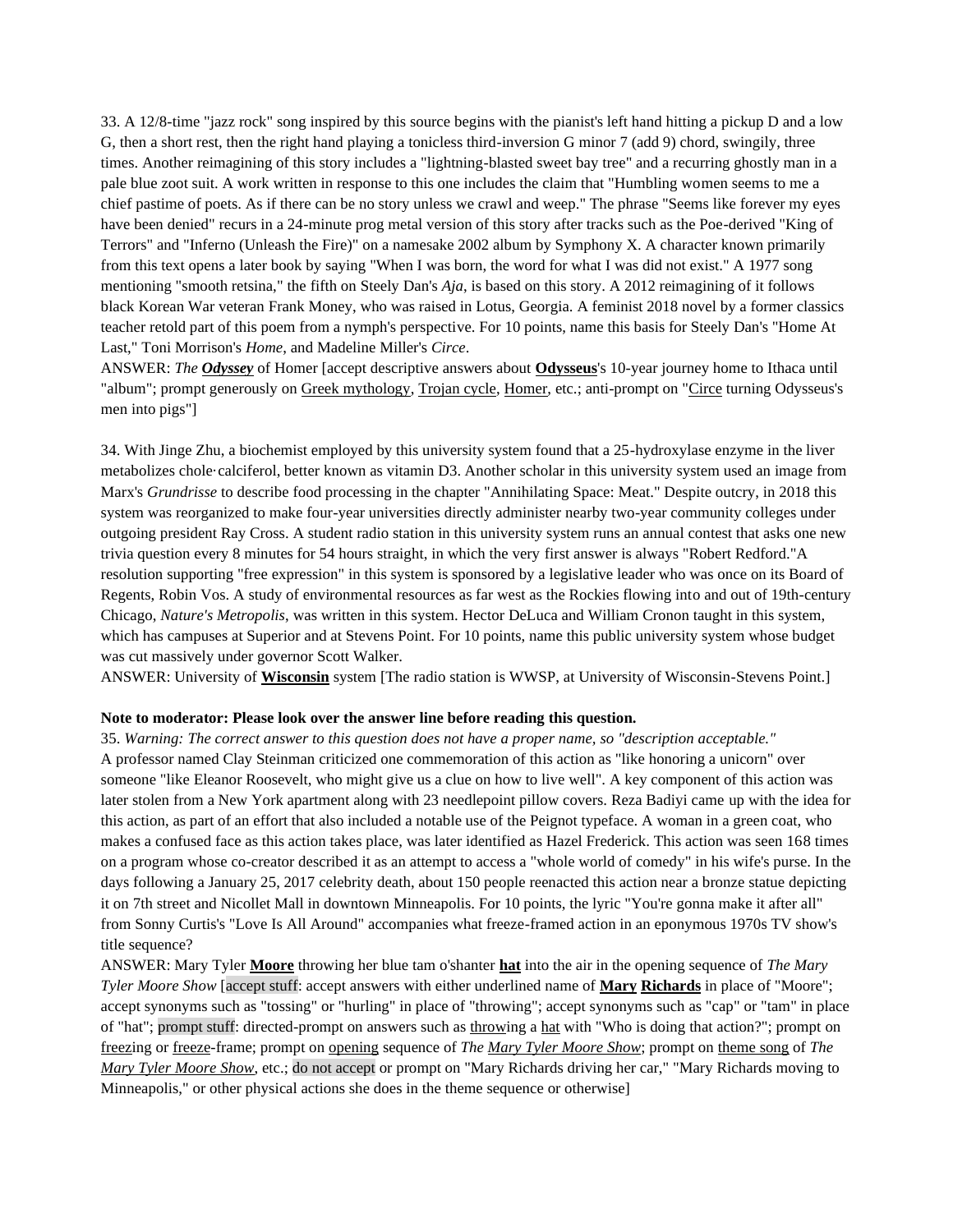36. This city's first International Style building was a 13-story ripoff of New York's Seagram building, except with windowless brown clay on its narrow faces, designed by Jason Moore and native son architect Max Flatow. In this largest city on ancestral land once inhabited by speakers of the Keresan language, the roughly triangular Tiguex [TEEwaysh] Park abuts a city history museum *and* a natural history museum. In this home of the Simms building, disciples of psychologist Marshall Rosenberg run the Center for Nonviolent Communication. A pavilion in this city honors eyepatched Latino singer-songwriter Al Hurricane, who died here. Gathering of Nations, the largest inter-tribal powwow in North America, is hosted here annually. Behind San Francisco and Portland, it's the 3rd-most populous U.S. city with a trendy neighborhood called Nob Hill. This home city of Kirtland Air Force Base can be viewed by taking a tramway up Sandia Peak. Each October, its International Balloon Fiesta hosts over 500 hot air balloons. For 10 points, what bisected north-to-south by the Rio Grande is the most populous in New Mexico? ANSWER: **Albuquerque**, New Mexico

### **Note to moderator: Please look over the answer line before reading this question.**

37. A 1997 paper by sociologist Katherine A. Giuffre, which ran regression analyses to find correlates of this action, has a title punning off a state slogan to indicate this "as Politics." A 1981 paper by Richard Reid, who argued for reducing estimates of how many people took this action, alludes to late 19th-century documents calling it the "crying evil". Officials in lower Appalachia were "unduly lenient" on this offense according to the earliest book-length study of it, published in 1928 by Ella Lonn. A nurse named Newton Knight committed this crime before establishing a small polity he called the "Free State of Jones". In the state where this was probably most prevalent in the 1860s, North Carolina, the preexisting nickname "Tar Heels" began to connote refusal to do it. The Home Guard had authority to summarily execute perpetrators of this crime. Most of Charles Frazier's novel *Cold Mountain* depicts W.P. Inman undertaking, for 10 points, what very common action by men on both sides of the American Civil War, which resulted in at least 100,000 men missing from their armies' camps?

ANSWER: **desert**ion from the Confederate Army [or **desert**ion from the Union Army; accept going **absent without leave** or going **AWOL** as that was not a clearly distinct offense at the time; accept **abandon**ing one's post; prompt on draft-dodging; prompt on retreating; prompt on fleeing or flight or running away; prompt on cowardice; prompt on dissent or treason or opposing the war or protesting the war or being anti-war][Giuffre's paper is titled "First In Flight."]

38. This region of a larger state is served by a free circulating newspaper called the Nickel's Worth. A tribe whose indigenous name is Schitsu'umsh, meaning "those who were found here," was confined to a reservation in this region. A 2017 article described the rise of this region's political boss Brent Regan as "what happens when Republicans have no one to fight." The southern edge of this roughly ten-county region is usually assumed to be a county with the same name as its containing state, which also has the largest area of any county in the state. Former O.J. Simpson case detective Mark Fuhrman is among hundreds of ex-Los Angeles Police Department officials who retired to towns such as Sandpoint in this region. Though she now lives in a *neighboring* state, *Buzzfeed* workplace reporter Anne Helen Petersen grew up in, and often reports on, this region. Much of this non-Massachusetts region was poisoned by the Bunker Hill mine and smelter. In its Boundary County, far from the relatively-populous Kootenai County, a dog belonging to Vicki Weaver was shot during an FBI standoff with white supremacists in 1992. For 10 points, name this narrow region home to the Ruby Ridge compound, the college town of Moscow, and the small city Coeur d'Alene. ANSWER: **North Idaho** [or the **Idaho Panhandle**; accept **Northern Idaho** though locals dislike that name; accept **Kootenai** County or **Coeur d'Alene** metropolitan area BEFORE "ten-county" is read; prompt on Idaho; prompt on "LAPD North"]